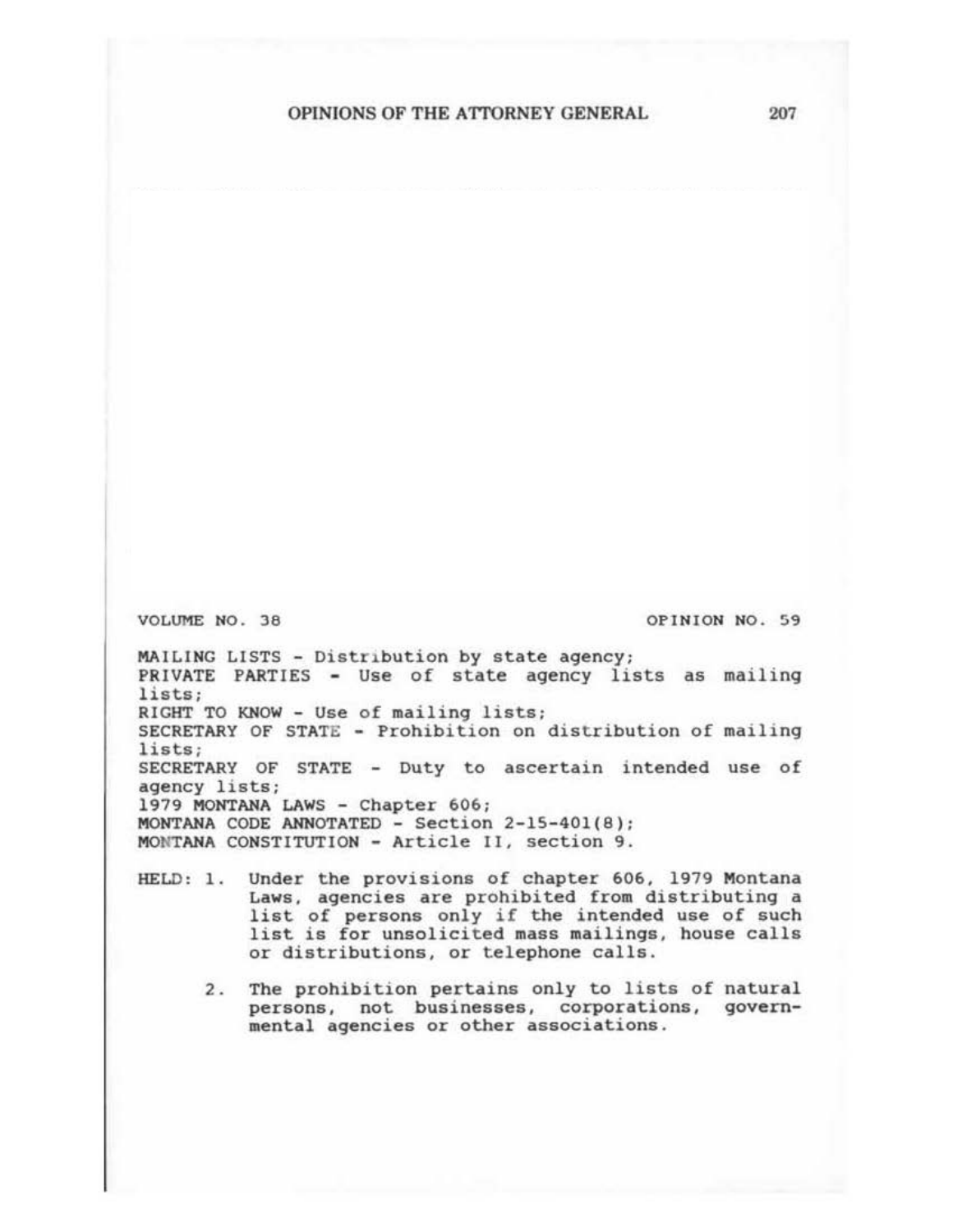3. Agencies are not required to affirmatively ascertain the intended use for which the list is sought; a clear written disclaimer from the agency as to the proscriptions and penalty of chapter 606 is sufficient.

28 November 1979

The Honorable Frank Murray Secretary of State State Capitol Helena. Montana 59601

Dear Mr. Murray:

You have requested an opinion regarding the application of 1979 Montana Laws, chapter 606, to certain duties and responsibilities of the office of Secretary of State. Chapter 606 establishes a general policy prohibiting state and local government agencies from distributing or selling "lists of persons" for use as "mailing lists."

Section  $2-15-401(8)$ , MCA, provides that it is one of the duties of the secretary of state to:

( f] urn ish, on demand, to any person paying the fees therefor, a certified copy of all or any part of any law, record, or other instrument filed, deposited, or recorded in his office.

Montana law has numerous provisions that require various documents and other information to be filed with the Secretary of State as a matter of public record. Some examples of that information include: campaign expense statements with names and addresses of contributors to political campaigns; lobbyist registrations with names and addresses of lobbyists and principals of lobbyists; nominating certificates with names and addresses of candidates for public office; electors' petitions with the names and addresses of electors; executive appointments with names and addresses of persons appointed to offices, departments and boards; articles of incorporation. annual corporation reports and other corporate documents with the names and addresses of incorporators, corporate directors and corporate officers; certificates of information with names and addresses of incorporators of corporations. corporate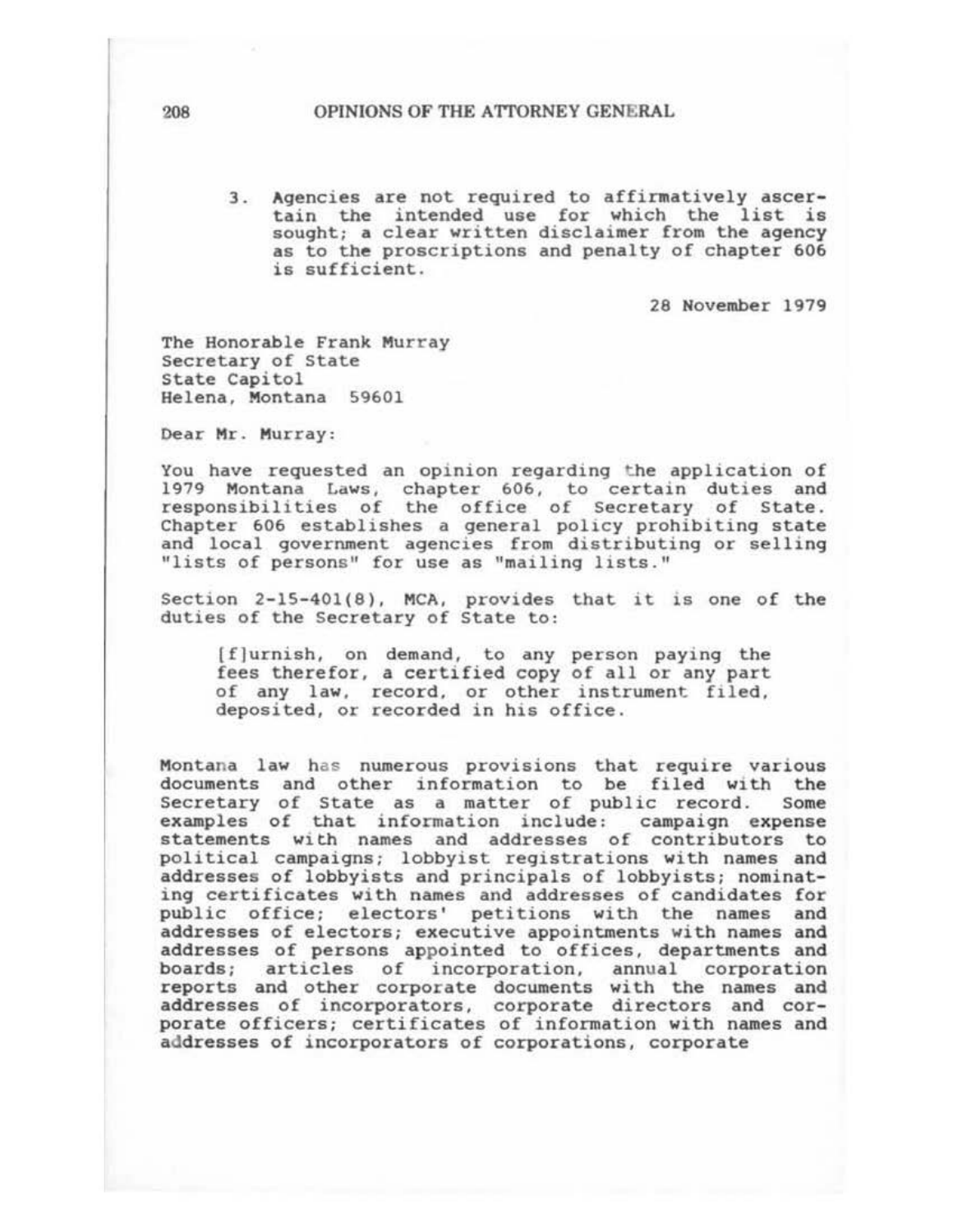directors and officers and names and addresses of partners; certificates of information under the uniform commercial code with names and addresses of debtors and secured parties in commercial transactions.

In addition it has been the practice of the Secretary of State, in his capacity as the state election administrator and custodian of public records, to prepare and furnish information abstracted from source documents of fundamental and general interest to the public. Some examples of that information are: rosters of legislators with the names and addresses; rosters of state and county elected officials with the names and addresses of the officials; rosters of election administrators with names, addresses and telephone numbers of the administrators; rosters of candidates for public office with the names and addresses of the candidates; rosters of lobbyists with the names and addresses of registered lobbyists.

It is my opinion that the provisions of chapter 606 do not necessarily conflict with the existing duties or practices of the Secretary of State.

Subsection (1) of chapter 606 provides:

(a) [N]o agency may distribute or sell for use as a mailing list any list of persons without first securing the permission of those on the list.

That proscription extends to both state and local agencies. Subsection (2). It is accompanied by a concommitant prohibition extending to third persons who may gain access to such lists. Subsection (1)(b) provides that:

(b) (n)o list of persons prepared by the agency may be used as a mailing list except by the agency or another agency without first securing the permission of those on the list.

Use of a list of persons in violation of subsection (1)(b) is a misdemeanor. Subsection (7).

The general proscription against distribution and use of agency lists as mailing lists is qualified by the specific exemptions set forth in chapter 606. Initially, there is a specific provision for use of lists of persons as mailing lists where the persons have consented to such use.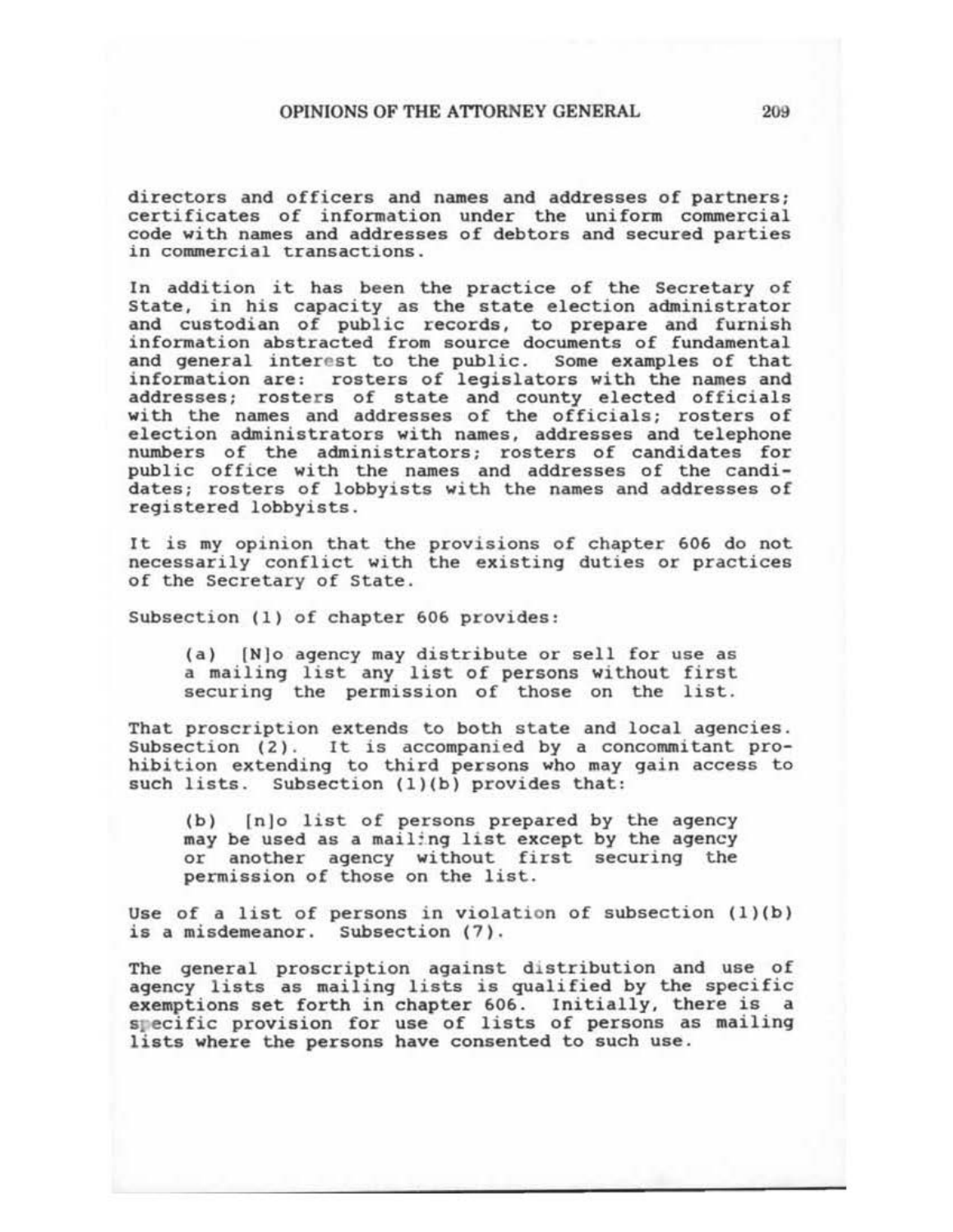Subsections (4) and (6) provide additional, self explanatory exceptions:

(4) This section does not apply to the lists of registered electors and the new voter lists provided for in 13-2-115 and 13-38-103, or to lists of the names of employees governed by Title 39, chapter 31, MCA.

\*\*\*<br>
(6) This section does not apply to the right of access either by Montana law enforcement agencies or, by purchase or otherwise, of public records dealing with motor vehicle registration.

Obviously lists of registered electors compiled by your office are not subject to the proscription. Persons providing prelicensing or continuing educational courses are also exempt by the provisions of subsection (5).

Subsection (3) permits third persons to compile and use mailing lists from original documents or applications which are otherwise open to public inspection. It provides:

( 3) This section does not prevent an individual from compiling a mailing list by examination of original documents or applications which are otherwise open to public inspection.

In determining the scope and limits of the general prohibition established in chater 606, careful attention must be given to the words and language used in the chapter, particularly to the phrases "lists of persons" and "mailing lists." Both phrases have specific meanings which are critical to interpreting and applying the chapter.

A "mailing list" is commonly understood to mean a list of persons or businesses, often accompanied by their addresses and/or telephone numbers, used for unsolicited mass mailings, house calls or distributions, and/or telephone calls, see generally Annotation, 56 A.L.R.3d 457 (1974).  $Terms$  of a statute, unless the context indicates otherwise, must be given their "natural and popular meaning in which they are usually understood." Jones v. Judge, Mont.<br>
, 577 P.2d 846 (1978). There is no indication in the context of chapter 606 that the Legislature intended to use the term "mailing list" in any other sense than its ordinarily understood meaning. Therefore, agencies are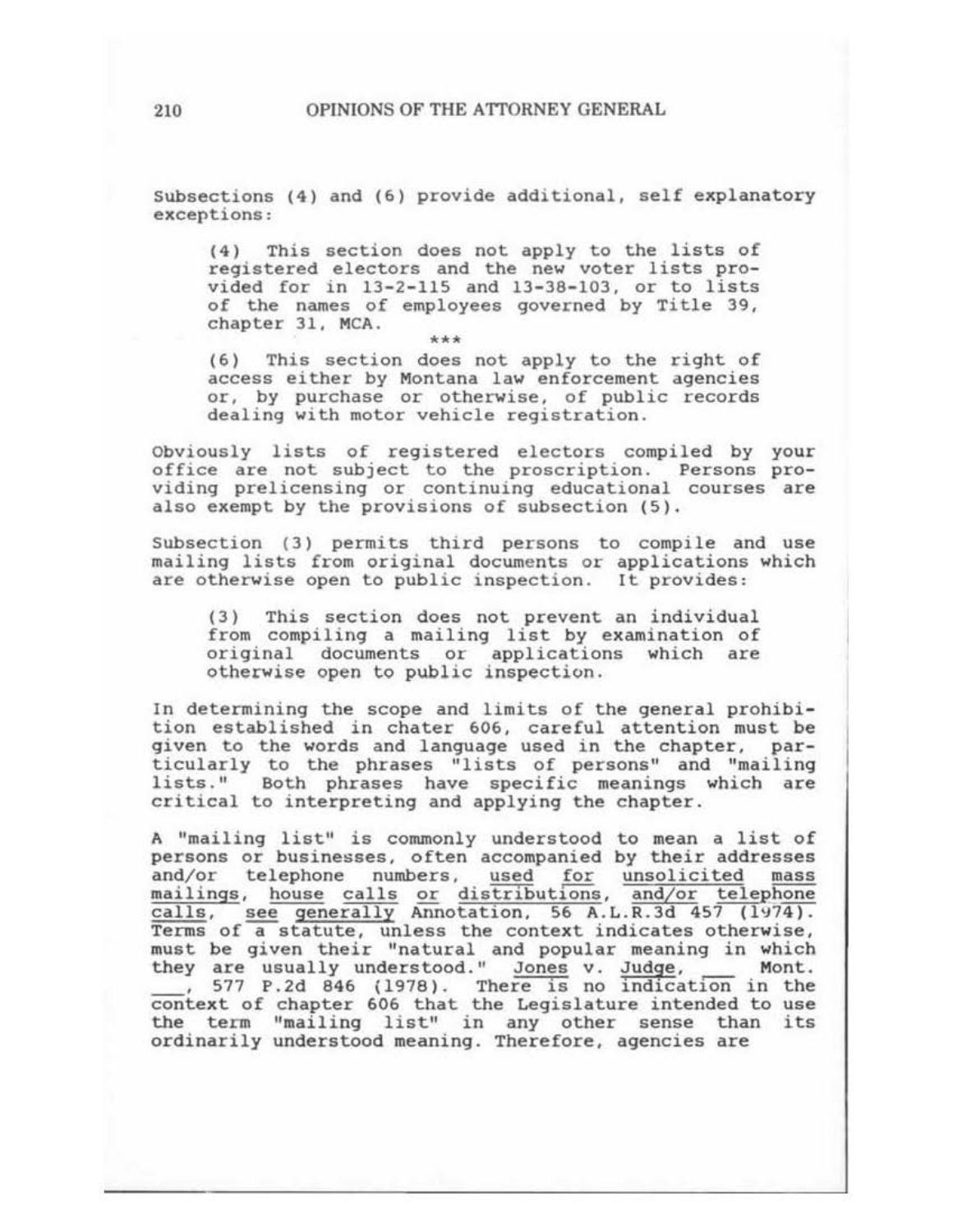prohibited from distr uting a list of persons only if the intended use of such 3t is for unsolicited mass mailings, house calls or distributions, or telephone calls. Agencies are not precluded from distributing or selling such lists fot other uses.

"Lists of persons" similarly delimits the scope of chapter 606. Although reference to "persons" in some instances may include corporations, associations, organizations or other artificial entities, the reference to "persons" in chapter 606 is to natural persons. As noted in the bill, the interest promoted by chapter 606 is the right of privacy. The right of privacy is by its nature a personal one of individual human beings. See Mont. Const., art. II, § 10. It is my opinion that chapter 606 does not forbid the dis-<br>semination of lists of names of corporations associations, governmental bodies and businesses for use as mailing lists.

The implementation of chapter 606 must be consistent with article II, section 9 of the Montana Constitution. Section 9 provides:

Right to know. No person shall be deprived of the right to examine documents or to observe the deliberations of all public bodies or agencies of state government and its subdivisions except in cases in which the demand of individual privacy clearly exceeds the merits of public disclosure.

The right of privacy, in turn, has a specific constitutional basis in article II, section 10, which provides:

Right of Privacy. The right of individual privacy is essential to the well-being of a free society and shall not be infringed without the showing of a compelling state interest.

Section 9 has not been interpreted by the Montana Supreme Court as of this date, but has been the subject of three recent Attorney General opinions, specifically, 37 Op. Att'y Gen. Nos. 107 and 170 and 38 Op. Att'y Gen. No. 33. Number 107 is the seminal opinion. Initially, section 9 does not require state agencies to afford the public the most convenient mode of access or examination. The constitutionality of prohibiting copying of public documents may depend on the nature and reasons for doing so. See 39 Op. Att'y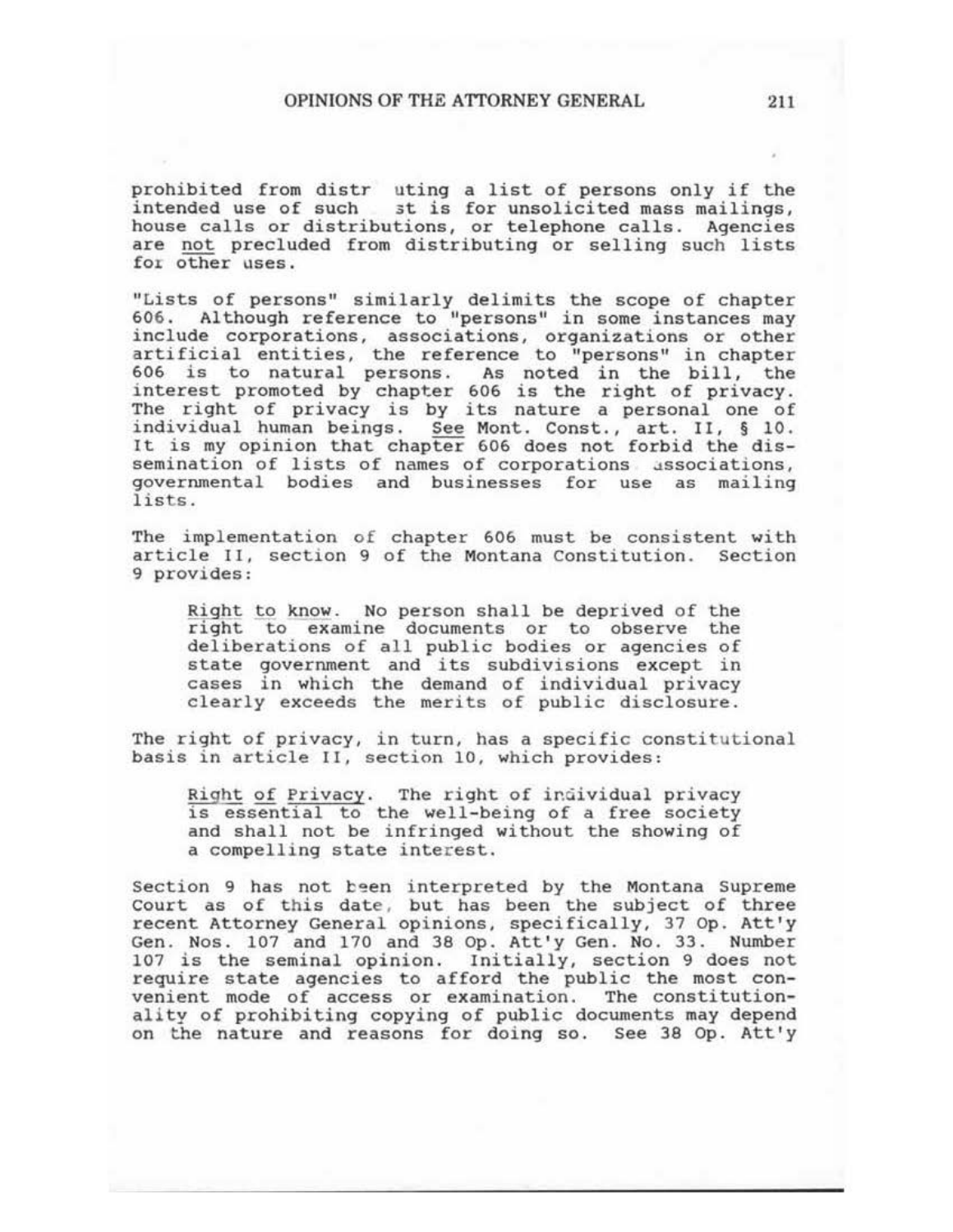Gen. No. 8. The Attorney General's opinions recognize what is apparent in the words of section 9-- that the public right to know must be balanced against an individual's interest in personal privacy. Specific considerations involved *in*  balancing the two interests are addressed in Opinion No. 107.

A proper application of this balancing test<br>involves the following steps: (1) determining involves the following steps: (1) determining<br>whether a matter of individual privacy is whether a matter of individual privacy involved, and  $(2)$  determining the demands of that privacy and the merits of publicly disclosing the information at issue, and (3) deciding whether the demand of individual privacy clearly outweighs the demand of public disclosure.

As to the first prong of the balancing test, the Legislature by enacting chapter 606 has declared that a matter of individual privacy is involved in the dissemination of agency lists for use as mailing lists. That determination is fully consistent with "controlling access to information about<br>oneself," State v. Brackman, Mont. , 582 P.2d 1216, oneself," State v. Brackman,  $1221$   $(1978)$ . But as stated in Opinion No. 107, "The degree of infringement will vary according to the type of informaof infringement will vary according to the type of informa-<br>tion sought, e.g., the name of an individual as compared to tion sought, e.g., the name of an individual as compared to<br>his medical history." It will also vary with the nature of the resulting invasion, see State ex rel. Zander v. District Court, Mont. 591 P.2d 656 (1979). If the list  $\frac{1}{15}$  unique, in that  $\frac{1}{15}$  establishes the personal habits or characteristics of the individuals whose names appear<br>thereon, then the privacy interest increases. But generally, the additional, unique information yielded about an individual by the mere appearance of his or her name and/or address in an agency list will be minimal. The information disclosed typically will be information which has already been publicly disclosed, albeit in a less accessible or convenient form. Moreover, individuals who receive unsolicited communications because their name appears on a list are free to ignore them.

Arrayed against the privacy interest is the interest of the public in disclosure and reproduction of such lists. As with the privacy interest, the public interest will vary with the nature of the list. It will also vary with the purpose to which the list is put. As to lists that are used for commercial profit making purposes, the public interest is minimally implicated. The right of privacy in such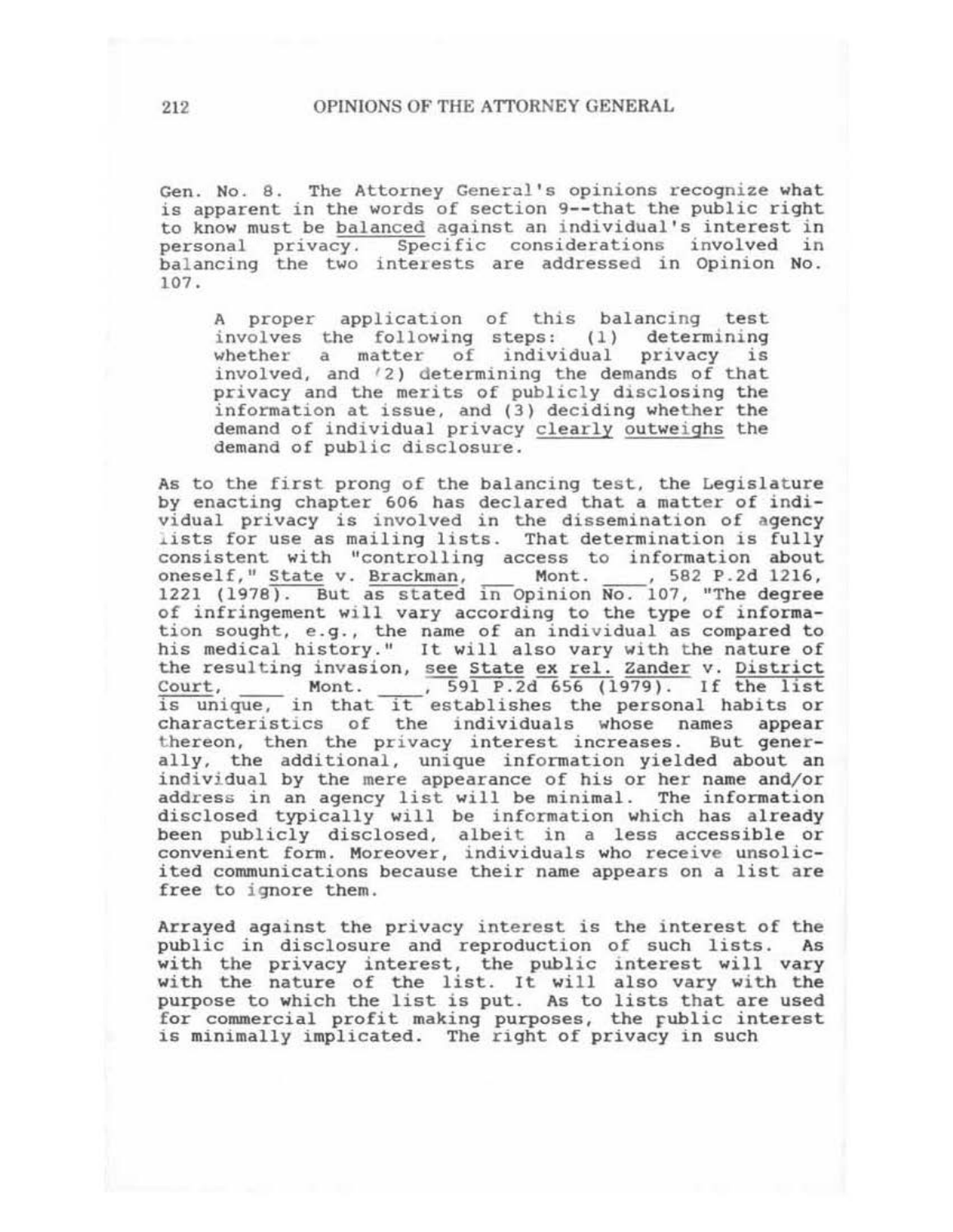instances may easily outweigh the public right to know. However, if the list is to be used in conjunction with educating the public or soliciting public participation in governmental or public matters, the public interest may well outweigh the privacy interest. For example, the public interest may outweigh privacy where an agency list is sought for purposes of informing the persons thereon of proposed legislation or agency regulations or actions.

Section 2-15-401(8), MCA, imposes an affirmative duty on the Secretary of State to furnish copies of virtually all documents on file in his office. The "right to know" provision ot the Montana Constitution imposes additional responsibilities on governmental agencies. Those provisions could conceivably conflict with chapter 606.

In light of the foregoing discussion, it is my opinion that chapter 606 should be given a liberal interpretation. Agencies are not required, under the provisions of the bill, ngencies are not required, under the provisions of the bill,<br>to affirmatively ascertain whether lists will be used as "mailing lists." Only when an agency has been made aware that the information sought is to be used as a "mailing" list" would they be prohibited from providing it.

In reaching this conclusion I am aware of the possibility that a list of persons which is disseminated for legitimate purposes could be used by the requesting party as a mailing list. Such possibility, however, does not affect my opinion. Subsection 1(b) specifically prohibits third persons from using agency lists of persons as mailing lists. The subsection is accompanied by attendant penalties. Subsection (7).

For agency purposes it is sufficient to attach a letter or other appropriate written disclaimer to the disseminated lists advising the recipient of the prohibitions and sanctions contained in chapter 606 making it unlawful for third persons to use agency lists as mailing lists.

THEREFORE, IT IS MY OPINION :

1. Under the provisions of chapter 606, 1979 Montana Laws, agencies are prohibited from distributing a list of persons only if the intended use of such list is for unsol icited mass mailings, house calls or distributions, or telephone calls.